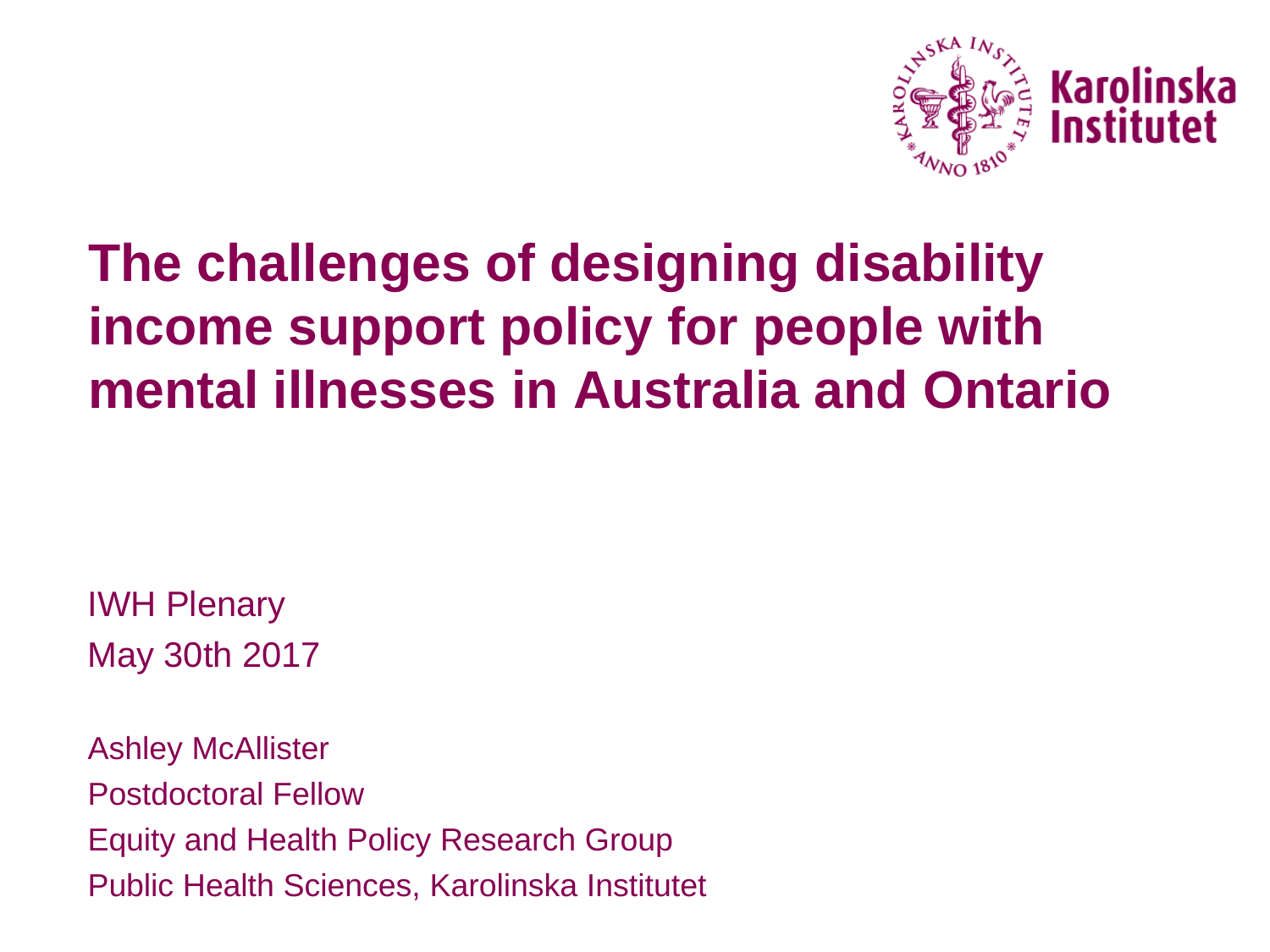

# **Overview**

- **Rationale**
- Methods
- **Results**
- **Implications and way forward**
- **-** Acknowledgments
- **Questions**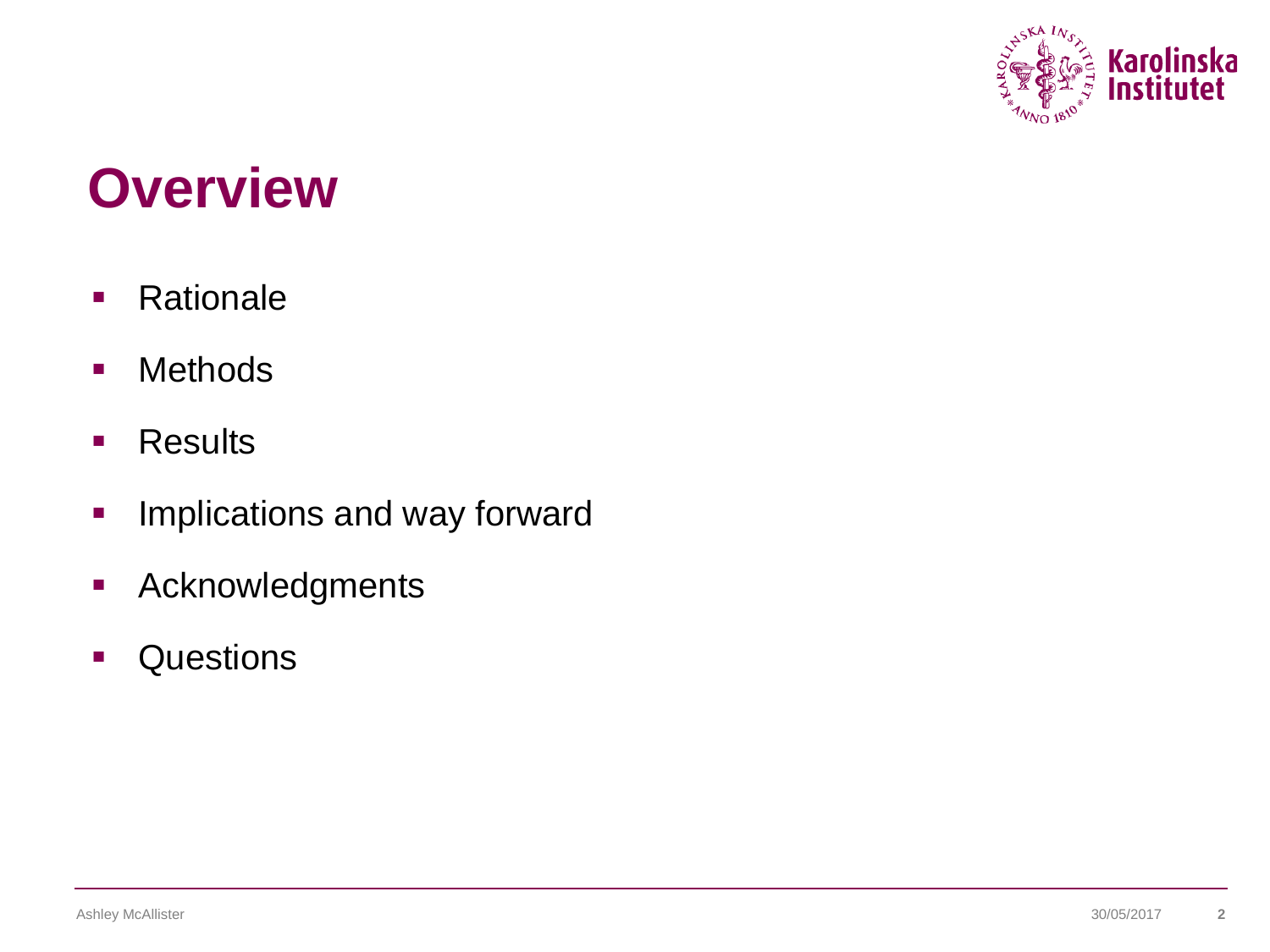

## **Key definitions**

Disability income support is the main benefit payment of last resort provided by the government to those that are unable to work as a result of a physical, intellectual or psychiatric disability. Mental illness is "… a syndrome characterized by clinically significant disturbance in an individual's cognition, emotion regulation, or behavior that reflects a dysfunction in the psychological, biological, or developmental processes underlying mental functioning. Mental disorders are usually associated with significant distress or disability in social, occupational, or other important activities."1

<sup>1</sup> (American Psychiatric Association 2013)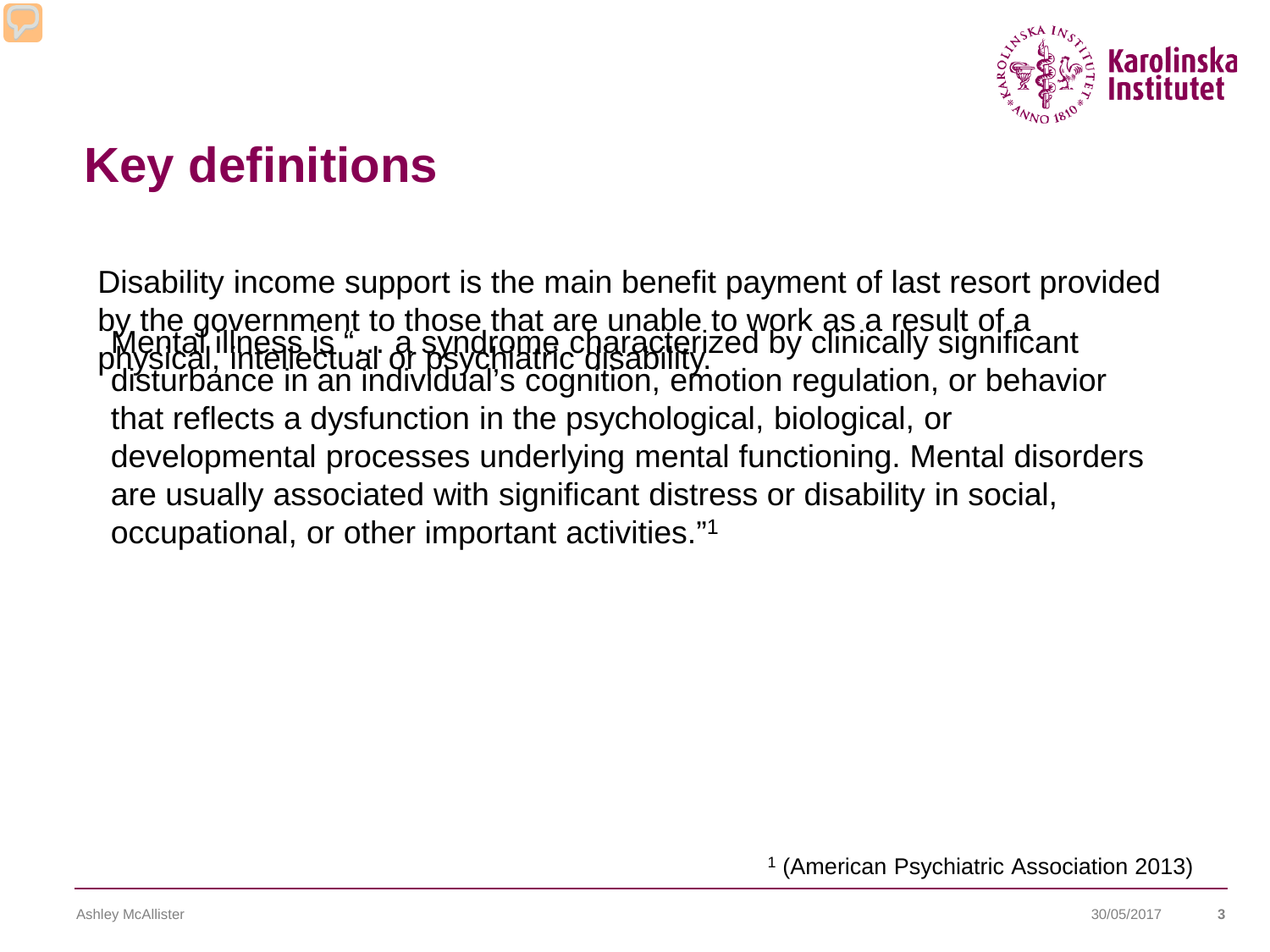

### **Why study disability income support and mental illnesses?**



### **Paradigm shift Increasing burden Cost**

Ashley McAllister 30/05/2017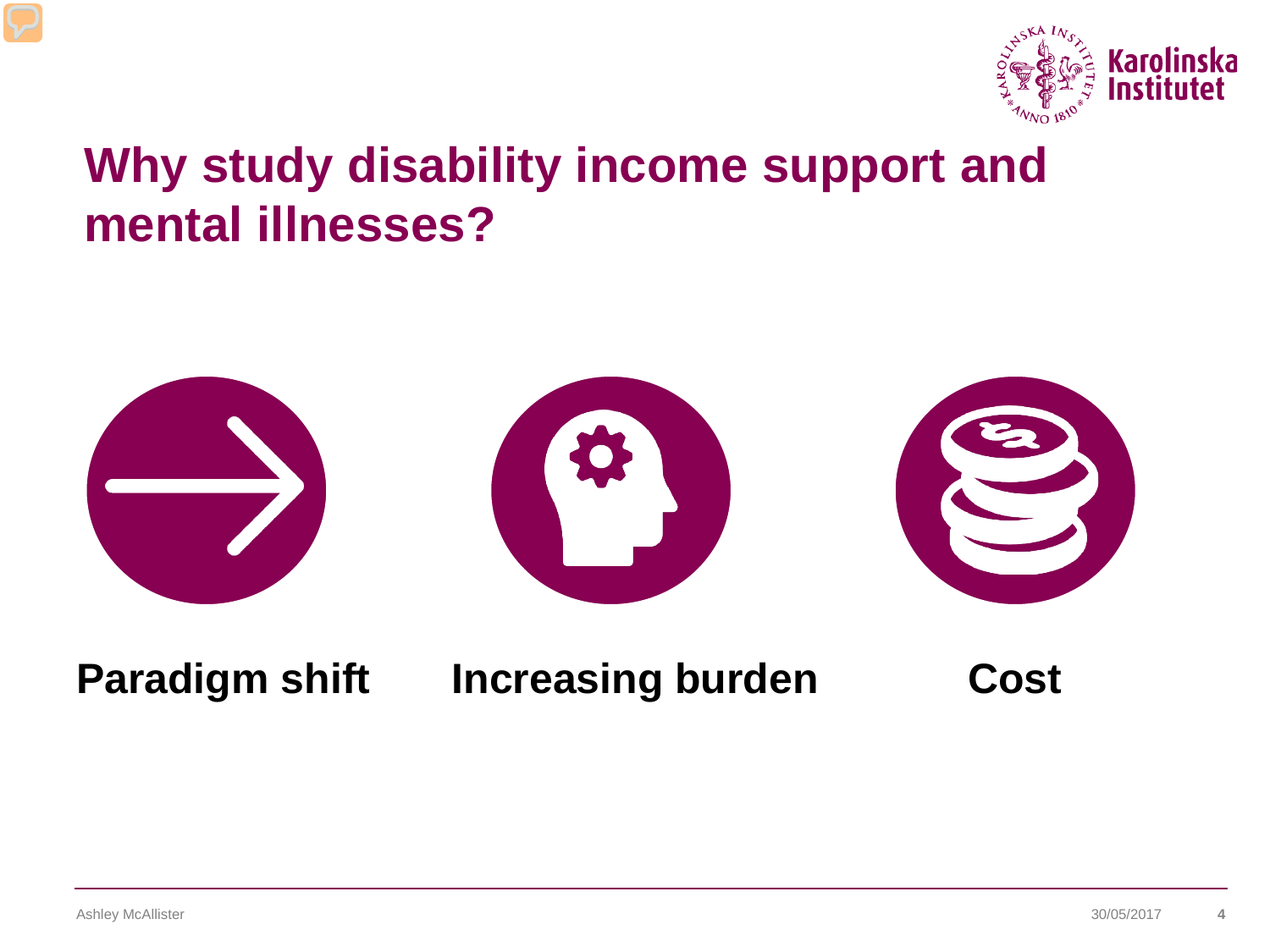

## **Comparing the DSP and ODSP**

|                                                                                   | <b>Australian Disability</b><br><b>Support Pension</b>                                                                                             | <b>Ontario Disability Support</b><br>Program                                                  |
|-----------------------------------------------------------------------------------|----------------------------------------------------------------------------------------------------------------------------------------------------|-----------------------------------------------------------------------------------------------|
| <b>Basic definition of</b><br>disability                                          | Severity threshold:<br><b>Severe</b><br>Duration: 2 years<br>Work capacity threshold: 15<br>hours per week (8 hours for<br>those under 35 years of | Severity threshold:<br>Substantial<br>Duration: 1 year<br>Work capacity threshold:<br>$N/A$ . |
|                                                                                   | age)                                                                                                                                               |                                                                                               |
| <b>Mode of</b><br>assessment                                                      | Face-to-face                                                                                                                                       | Paper-based                                                                                   |
| <b>Gatekeeper</b>                                                                 | Job capacity assessors<br>(local area)                                                                                                             | <b>Disability Adjudication Unit</b><br>(based in Toronto)                                     |
| Include non-medical<br>factors (i.e. age,<br>education, labour<br>market factors) | <b>No</b>                                                                                                                                          | Some factors - age, gender<br>and education                                                   |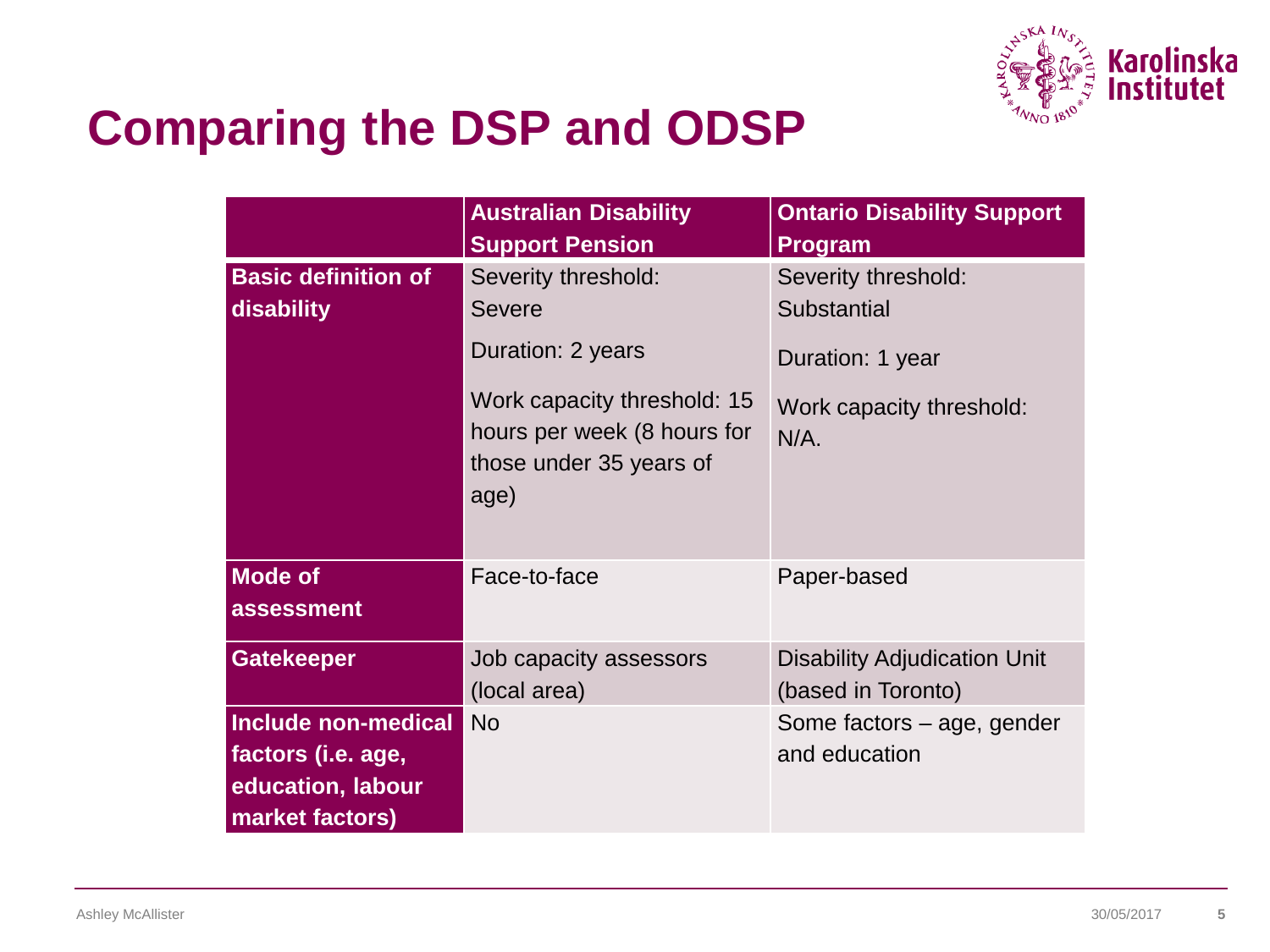

### **Research questions**

- **How do policy-makers design the definition of disability and** assessment process for disability income support?
- How are mental illnesses recognized in the above process?

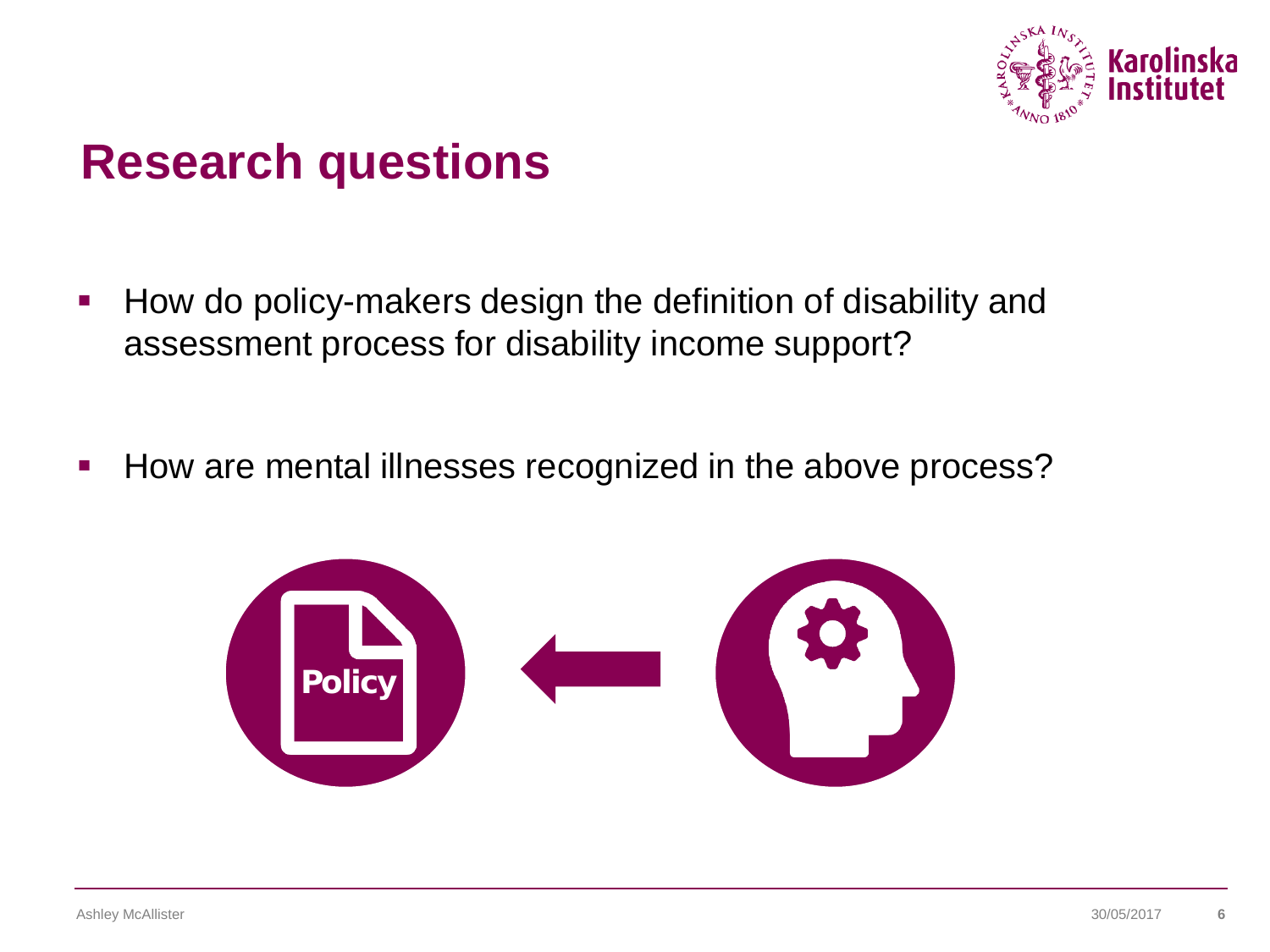

## **Approach & Methods**

- **Constructivist grounded theory approach**
- 45 informants who were or currently are involved in designing disability income support in Australia or Ontario

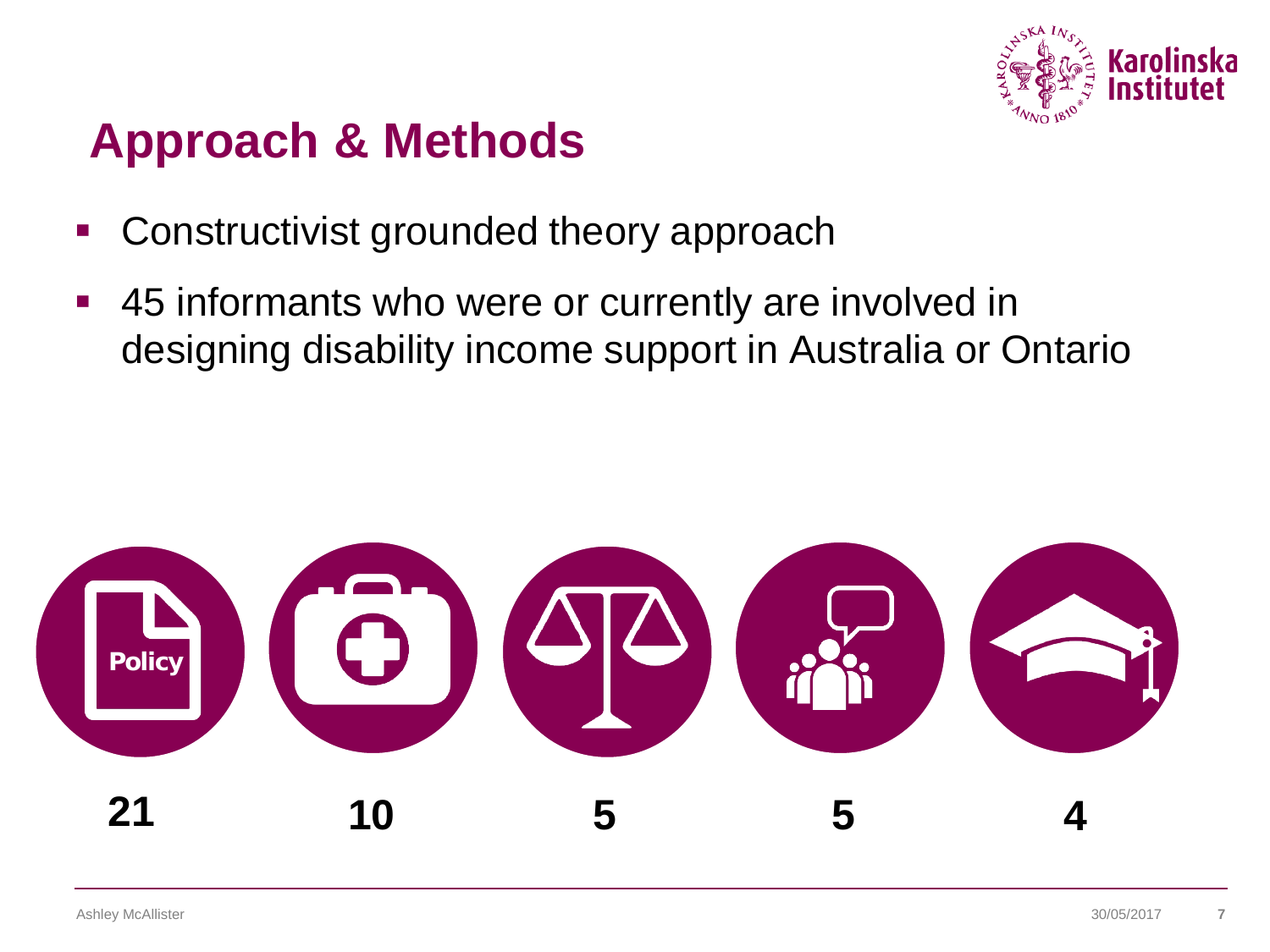

**Five challenges of designing disability income support for people with mental illnesses**



Verifying duration Proving an illness





### (Un)differentiating mental illnesses





Separating the illness from the person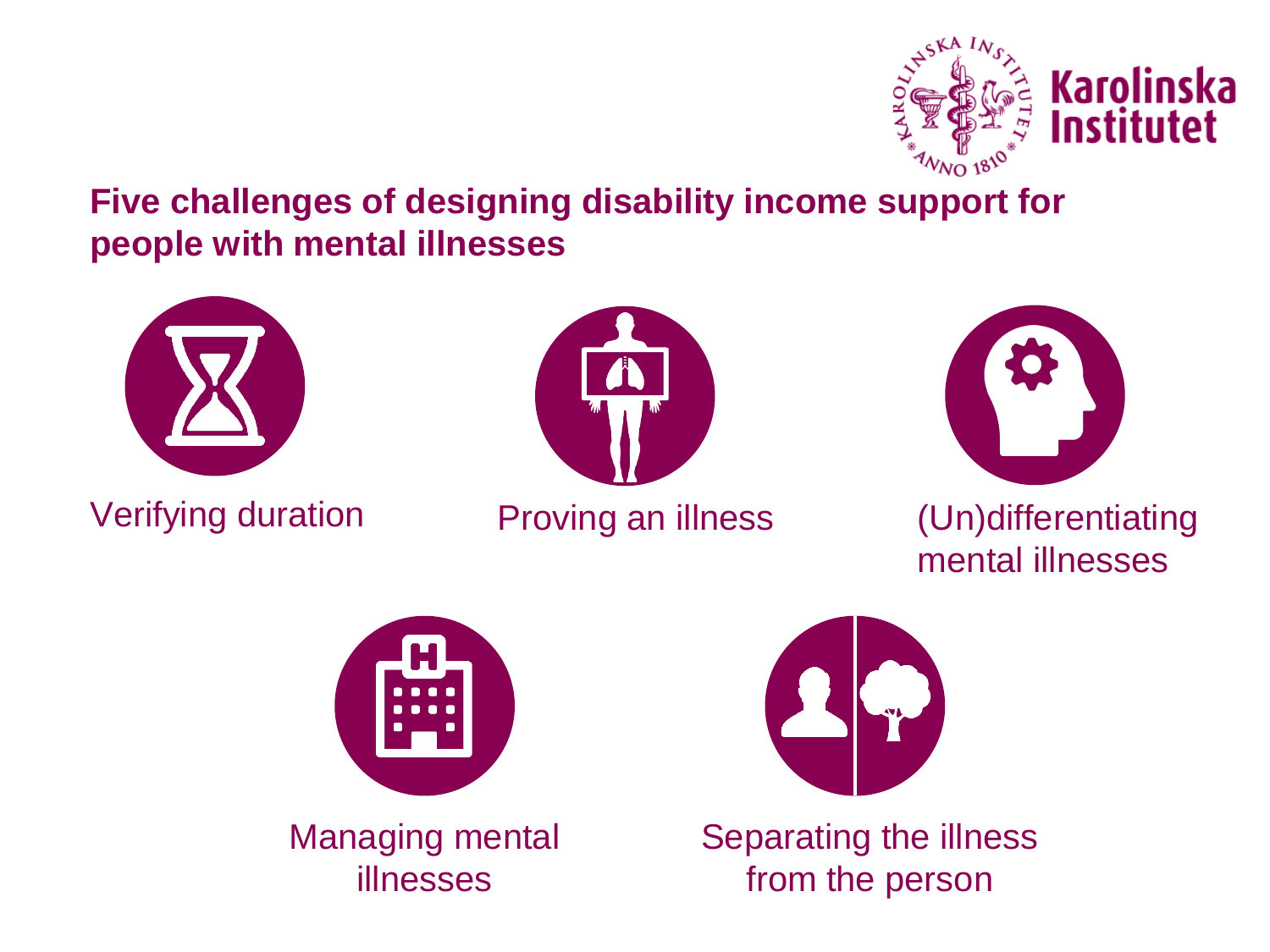



"It [mental illnesses] really is just such a difficult issue to deal with, particularly if people at Centrelink or [Department of] Human Services are having to make judgments around someone's ability to work, which on one day there might be no chance in the world of turning up to work, yet another day they might be fine.**"** 

**Informant P-42 (A**)

"You're in or you're out. You either have this condition or you don't."

**Informant R-23 (O)**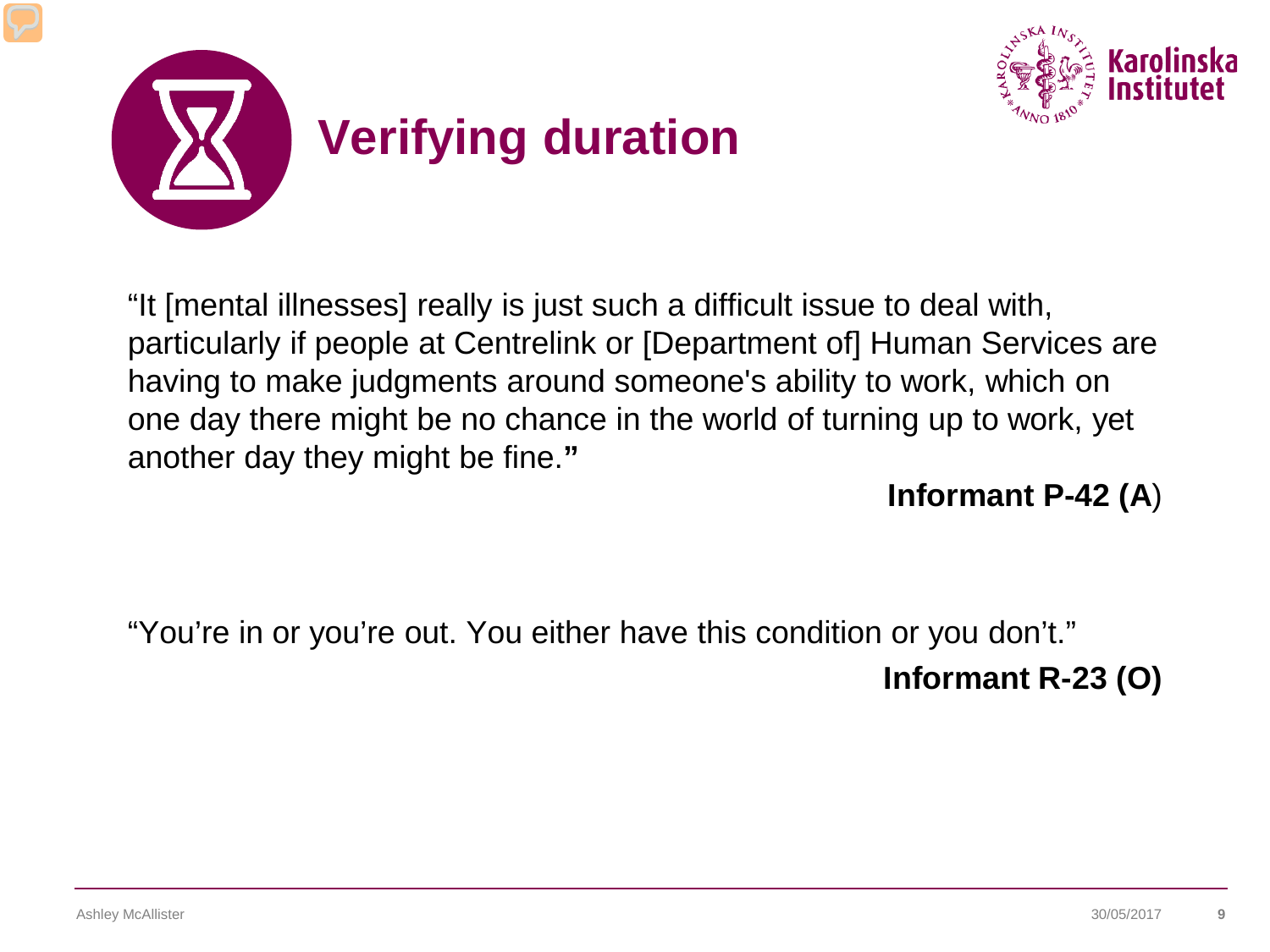



"Well we [psychiatrists] don't have tests like they do in the general hospital in the same way, blood tests for many things…for schizophrenia, there's no sort of reliable test. I suppose you have rating scales but there's no objective gold standard like there is in many physical conditions in general medicine."

#### **Informant D-36 (A)**

"…what they're [ODSP adjudicators] really looking for is almost a killer blow to your ability to do anything. So incredibly severe symptoms that stop you leaving the house, but if you have moderate symptoms which altogether mean that it's just never going to work, the scoring makes that difficult."

### **Informant D-28 (O)**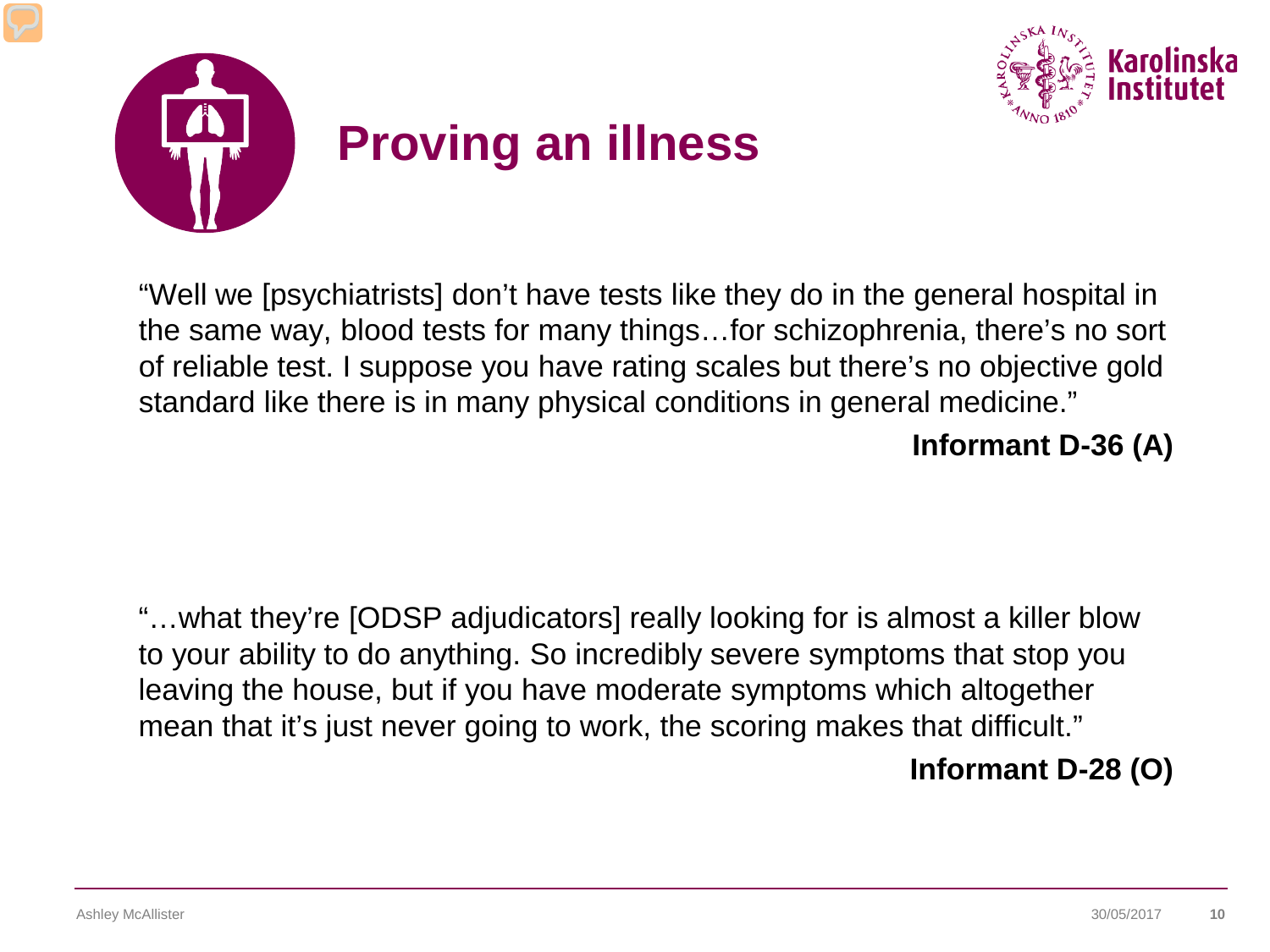



- Mental illnesses were spoken about as an umbrella category unless probed to speak about specific illnesses
- **IF In Australia, the Impairment Tables used to rate level of** impairment for DSP – only have two related to mental health conditions out of 15 total tables
- In Ontario, the Disability Adjudication Framework provides guidance on how different types of mental illnesses are addressed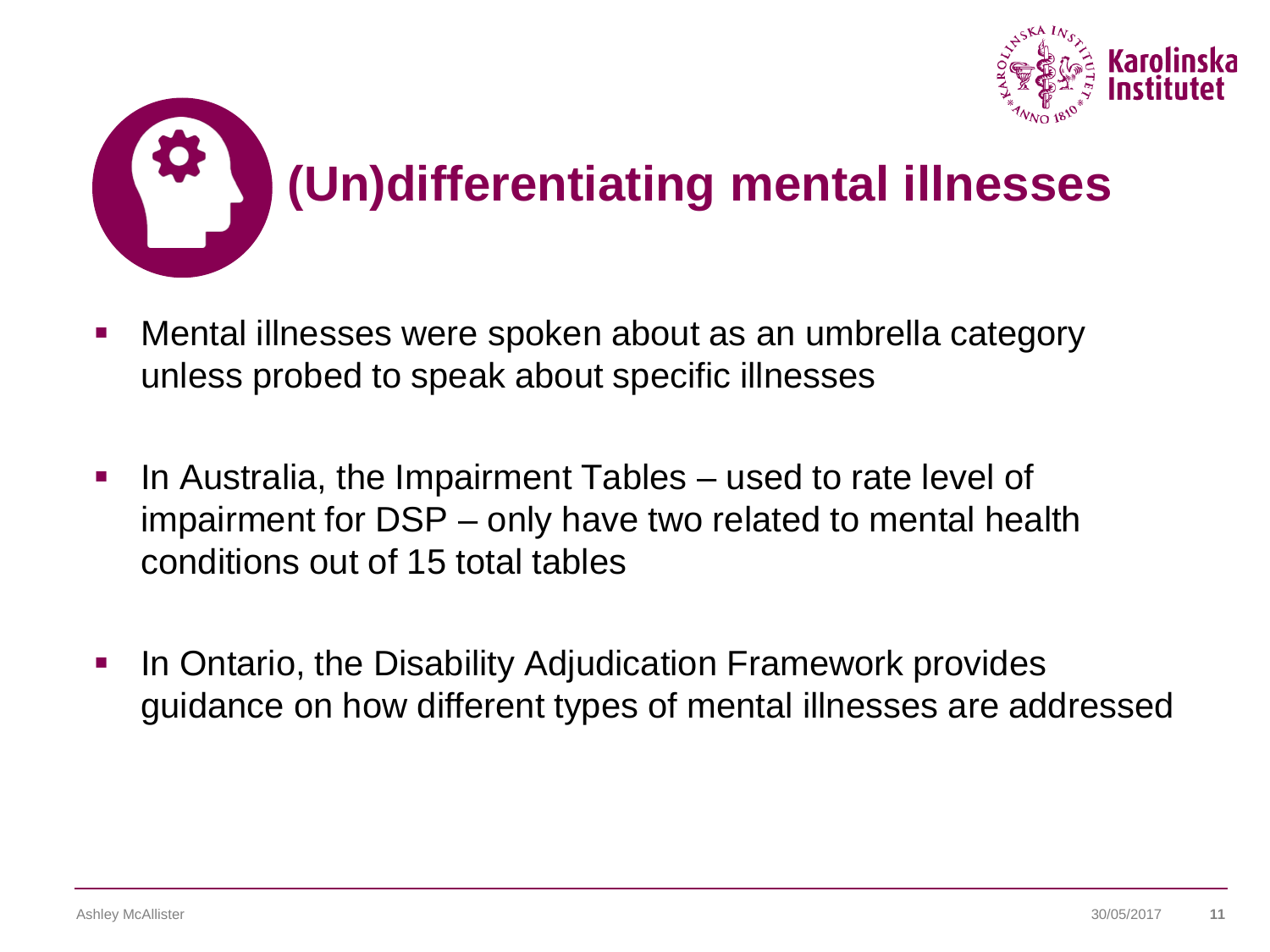

"…someone who is so severely impaired that they cannot work would get some kind of specialist support, and or specialist diagnosis, or specialist treatment, so that they had the greatest chance of living at their capacity." **Informant P-35 (A)**

"…It is very hard to get mental health services, particularly access to a psychiatrist, unless you are acutely suicidal or acutely psychotic or unless you have money."

**Informant P-44 (A)**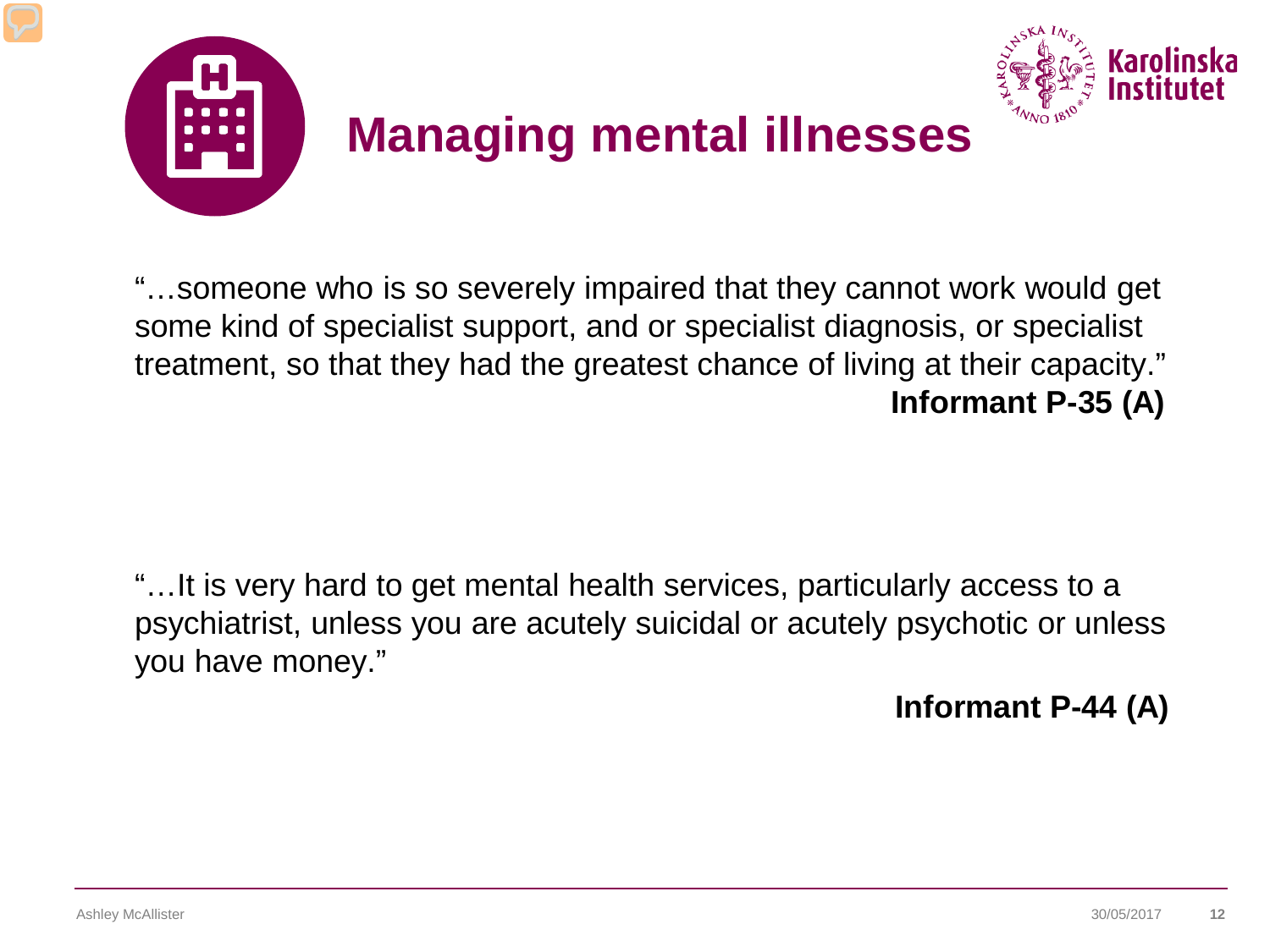

View 1:

"…social factors should be able to be addressed. So it shouldn't be a disadvantage, we should be able to do something about social factors." **Informant P-34** 

**(A)**

#### View 2:

"If I had a movie star with a very significant addiction, they may be disabled but they have so many means around them that if I can help them channel them they may not need to get assistance from the state to manage those things. Whereas somebody else who has lost everything, doesn't have anything, will need the state's assistance to make sure there's a roof over their head."

#### **Informant D-17 (O)**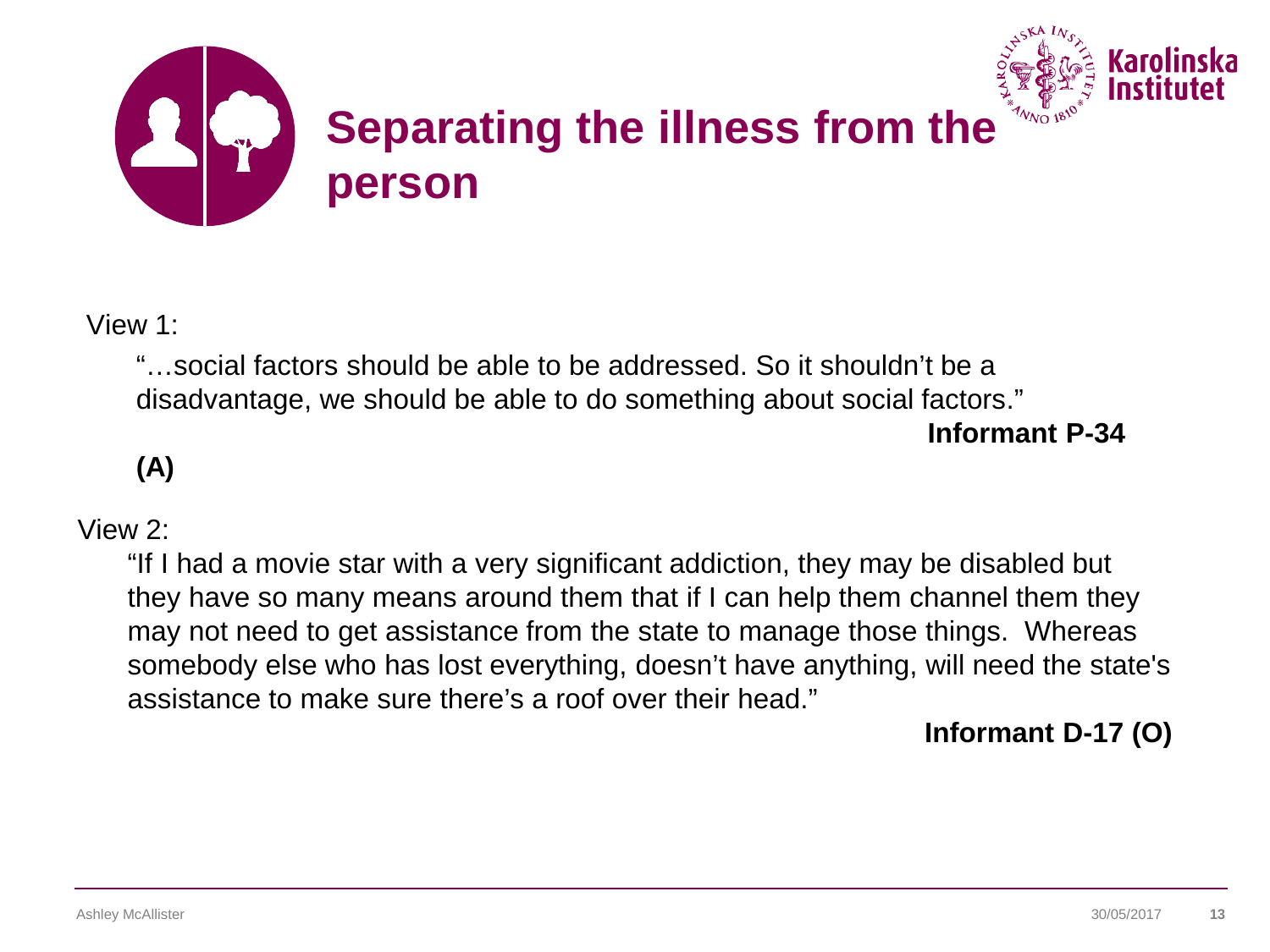

### **So what?**

 Policy-makers distrust physicians' evidence to support DIS applications



Greater distrust of medical evidence about mental illnesses than somatic illnesses



Greater distrust of medical evidence from general practitioners compared to psychiatrists

McAllister A, Leeder SR. Distrusting doctors' evidence: a qualitative study of disability income support policy makers in Australia and Ontario, Canada. Australian Health Review. 2017 May 15. doi.org/10.1071/AH1609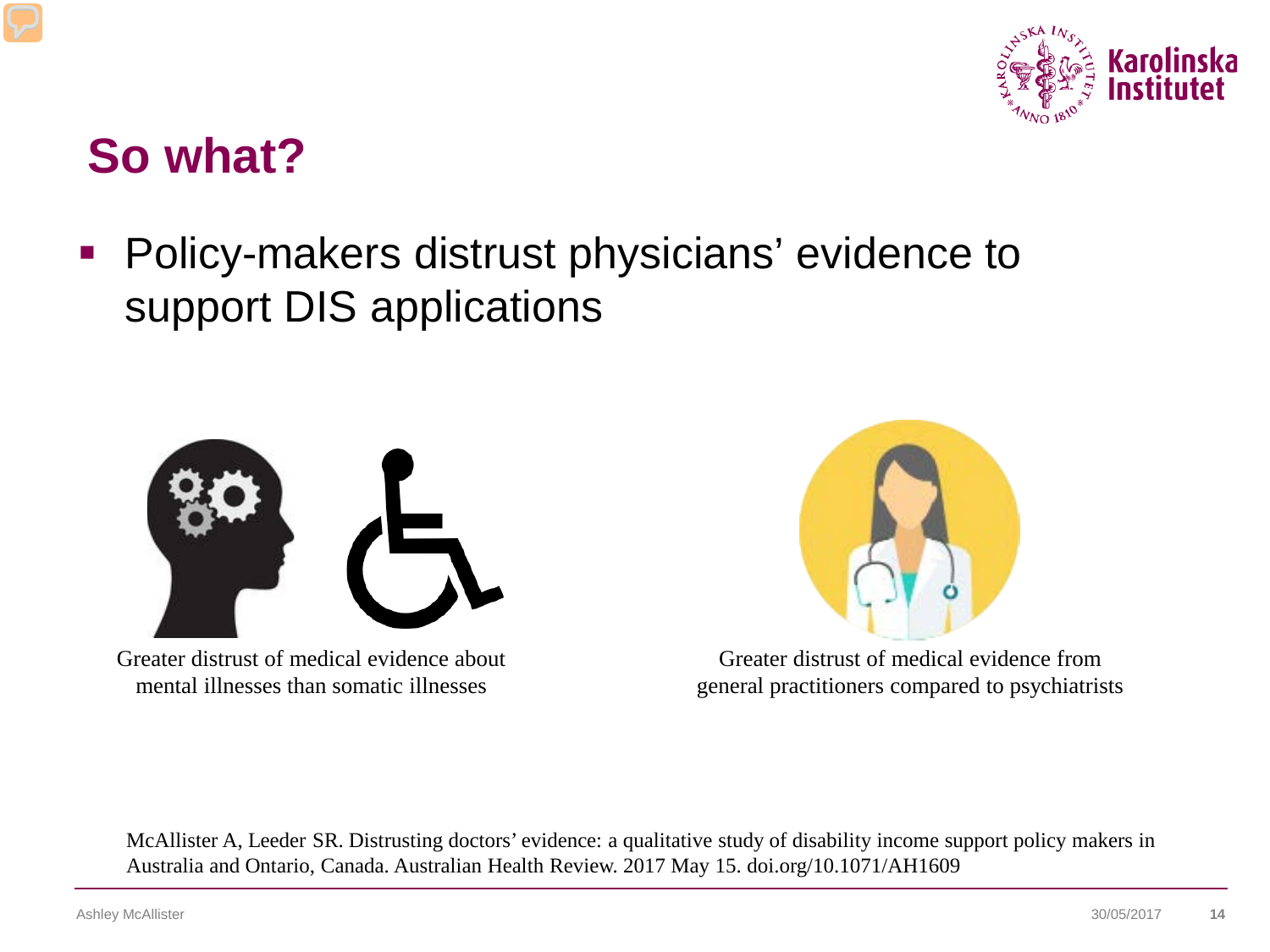

### **General Practitioners (GPs) versus Psychiatrists**

#### **GPs lacking objectivity**

"It's a classic case, here's [name] in their reception area, unemployed for ages, mid-50s, no prospect, depressed, got a back problem, asking the GP to help support an application for DSP. What's the GP to do?"

**Informant P-31 (A)**



#### **GPs lacking skills**

"So they [GPs] were good at diagnosing conditions and telling about the prognosis but really, particularly GPs…there was a view [among policy makers] that they weren't the people that was best – would have the best knowledge about whether or not people with disability could work"

#### **Informant P-34 (A)**

#### **GPs lacking time**

"…well if I was talking about GPs, I don't know that they would feel as though they have the time to tackle that [mental health issues]."

**Informant D-36 (A)**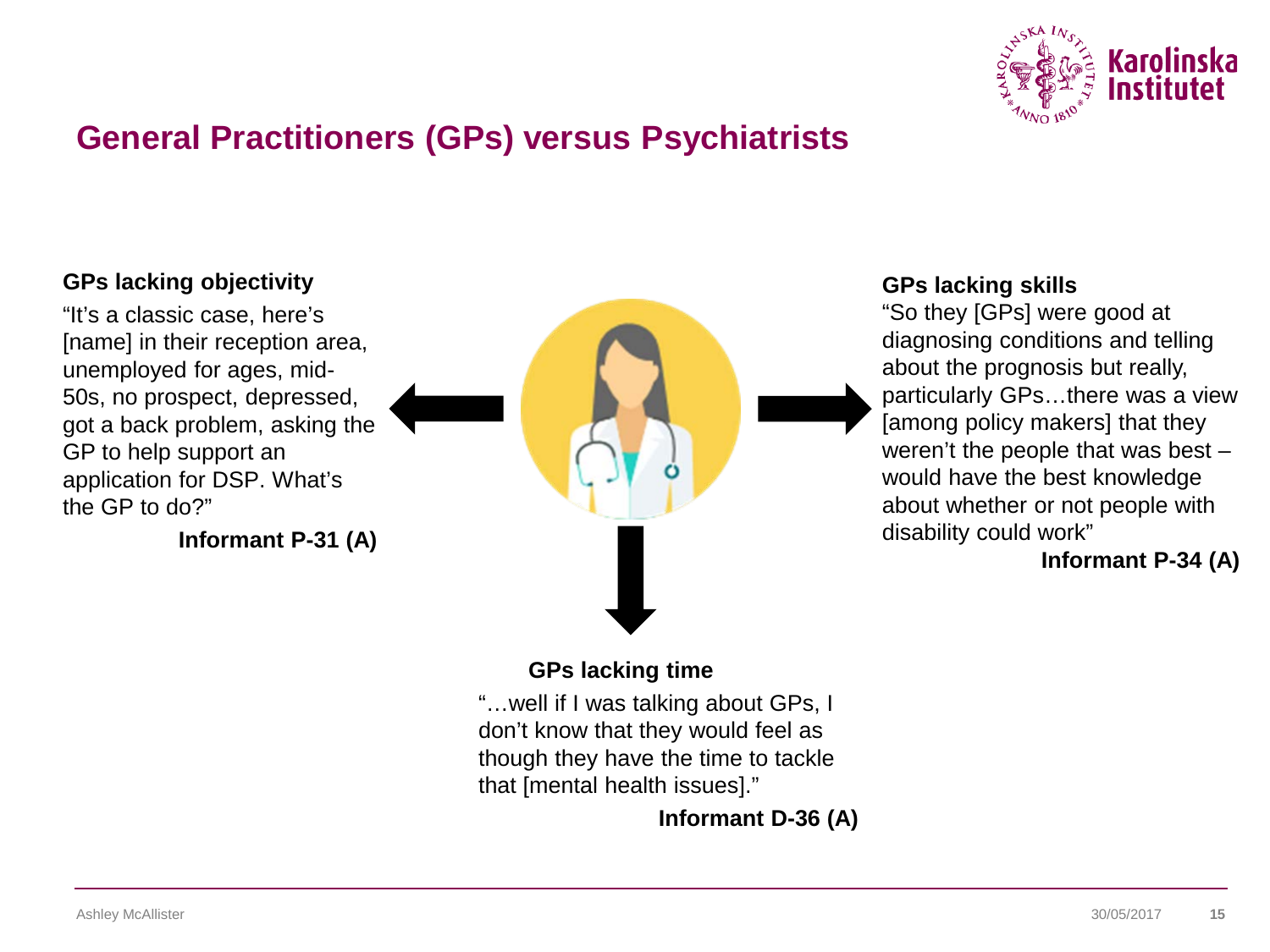

### **Way forward**

- Focus research on the assessment process rather than the definition of disability
- Explore how other jurisdictions deal with the 5 challenges of mental illnesses – are there policy learning opportunities?
- **Provide more formal training for physicians (e.g. Swedish model)**
- More collaboration between policy-makers, researchers, and stakeholders (including physicians)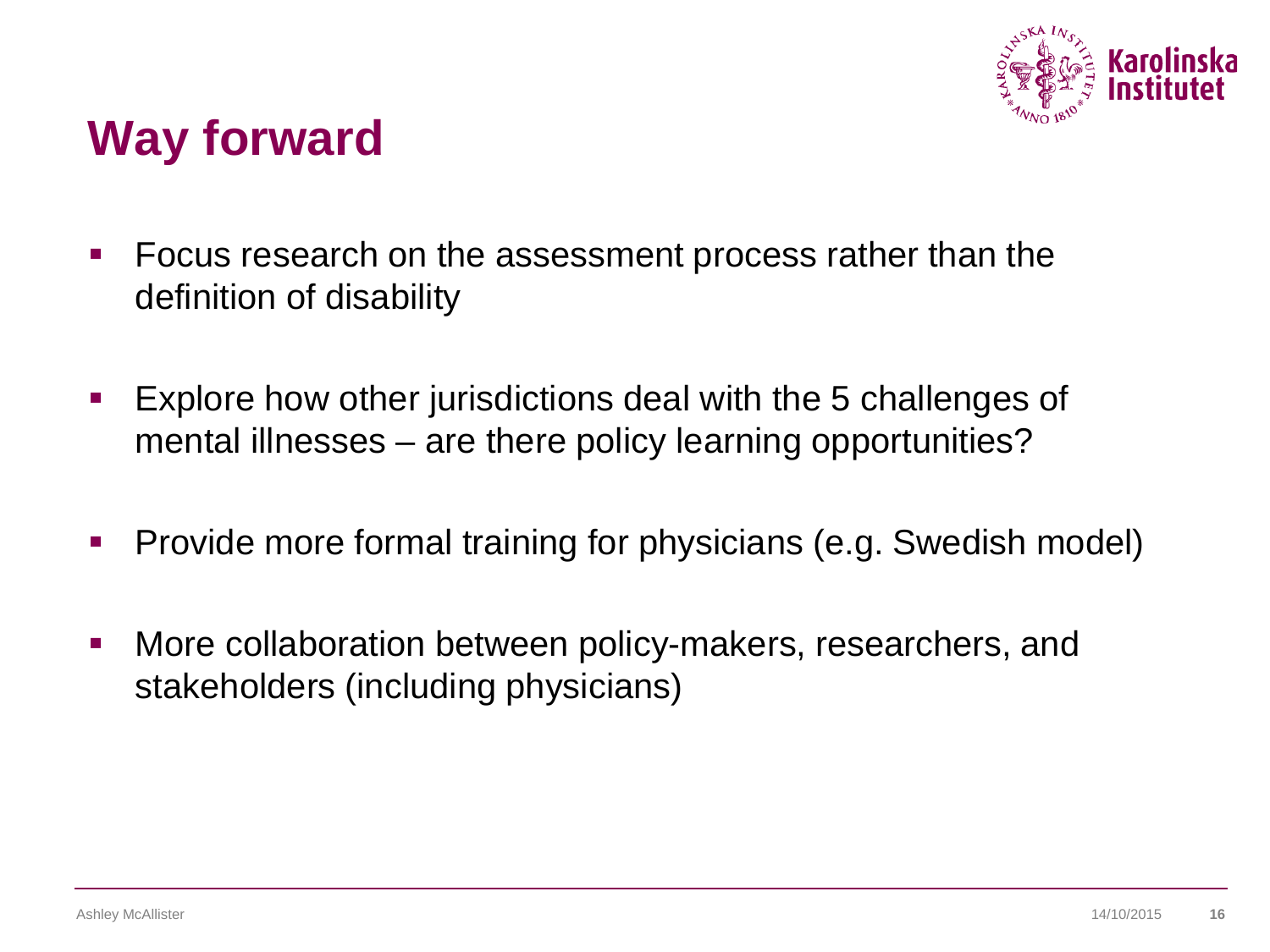

### **Acknowledgements**

PhD supervisors at the University of Sydney: Professor Stephen Leeder (primary supervisor) and Associate Professor Maree Hackett (associate supervisor)

Thank you to all the informants for their generosity in time and candour

Financial support for this project from CIHR through the Foreign Doctoral Research Award (Ref No. 291189)

Flaticon for the use of their images.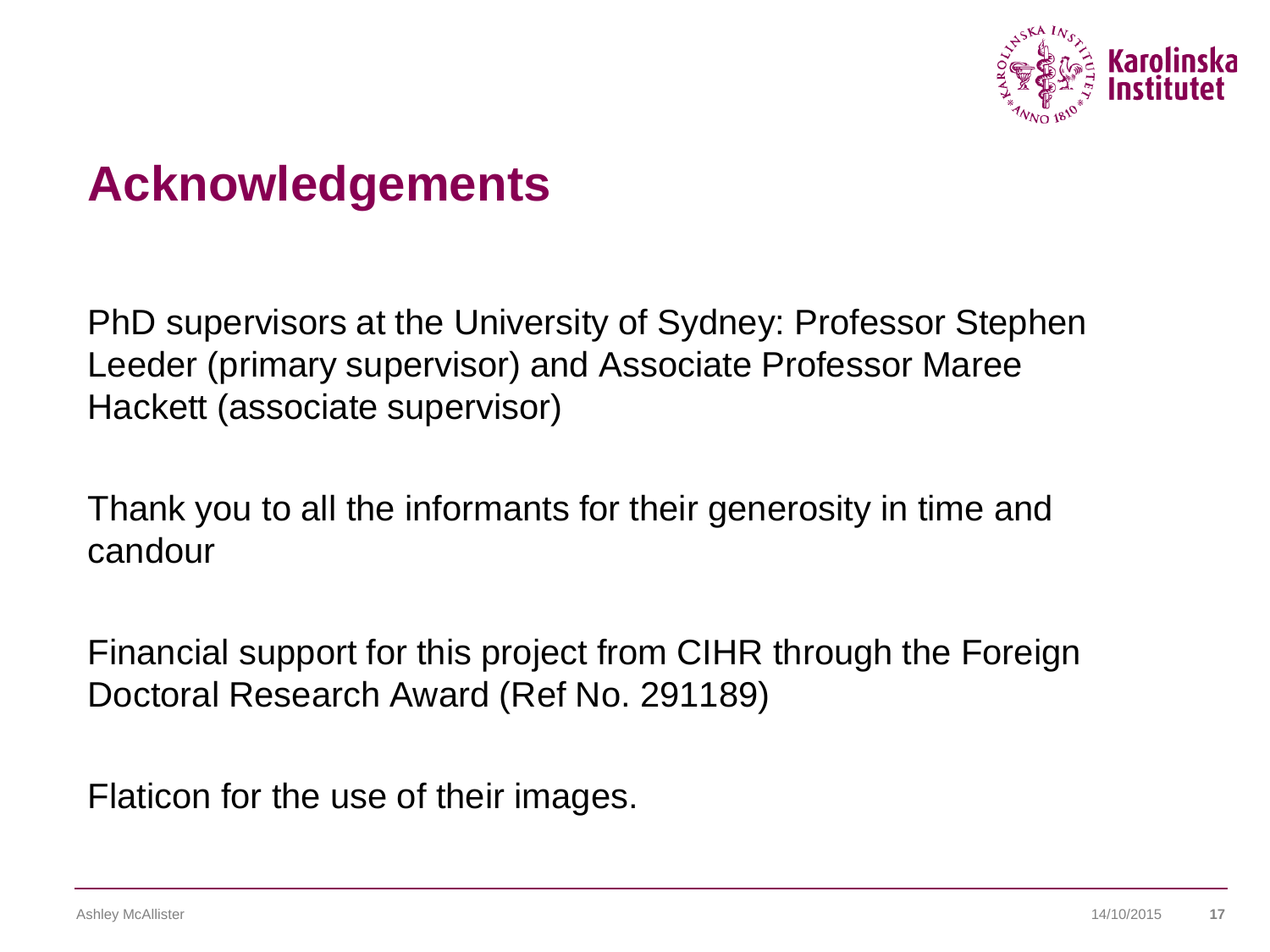



For additional information or questions please email:

[ashley.mcallister@ki.se](mailto:ashley.mcallister@ki.se)

@ash\_mcallister

[ki.se/en/phs/equity-and-health-policy](http://ki.se/en/phs/equity-and-health-policy)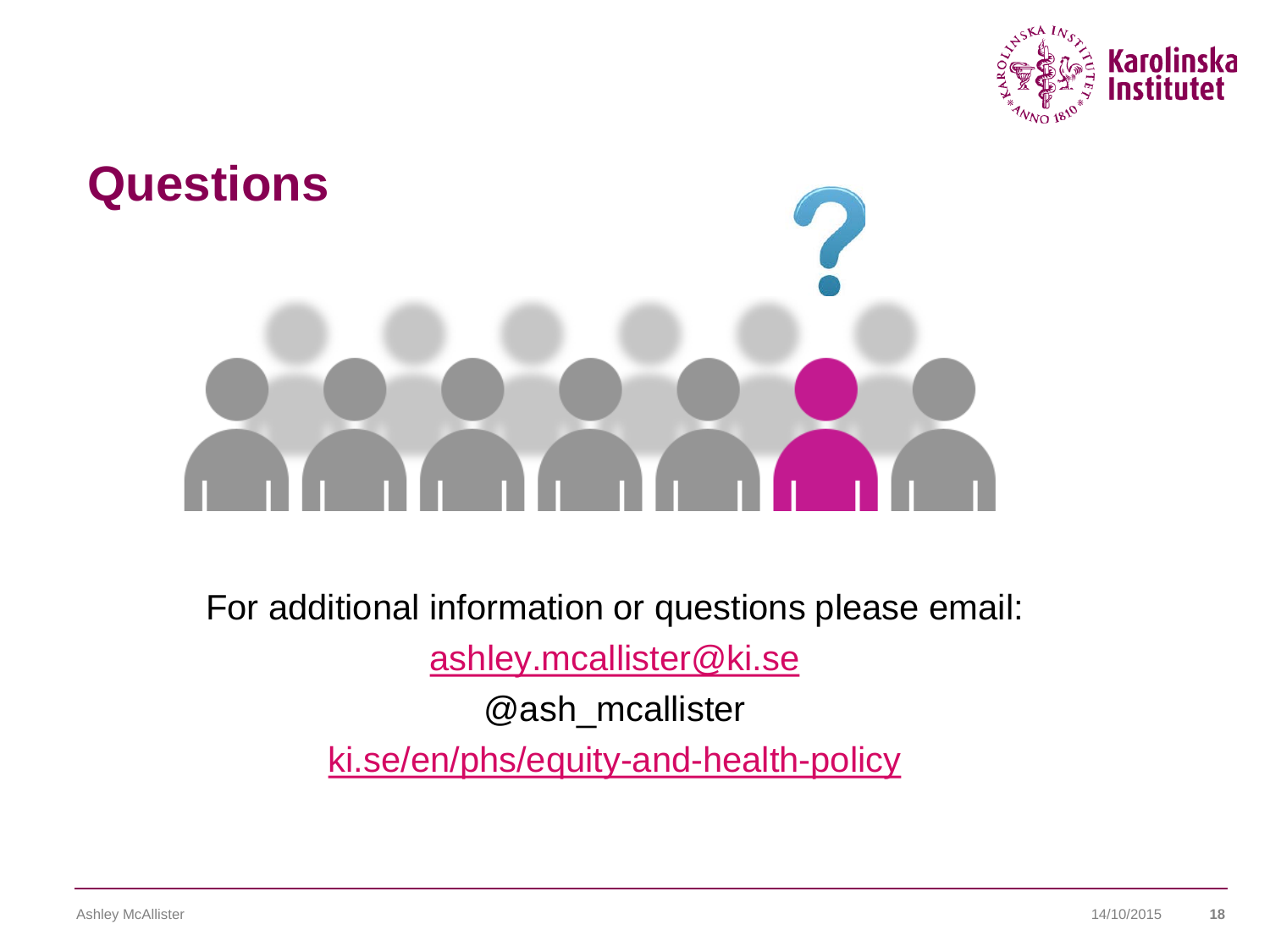

## **What do we already know about DIS design and mental illnesses?**

- **Nost of the evidence is from the grey literature**
- Current policy in Australia and Ontario is frequently based on negative assumptions about mental illnesses rather than evidence
- **Problems relating to mental illnesses largely relate to** interpretation of the definition rather than the definition itself

McAllister A, Hackett ML, Leeder SR. Disability income support design and mental illnesses: a review of Australia and Ontario. Public Health Res Pract. 2017;27(2):e2721715. doi: 10.17061/phrp2721715